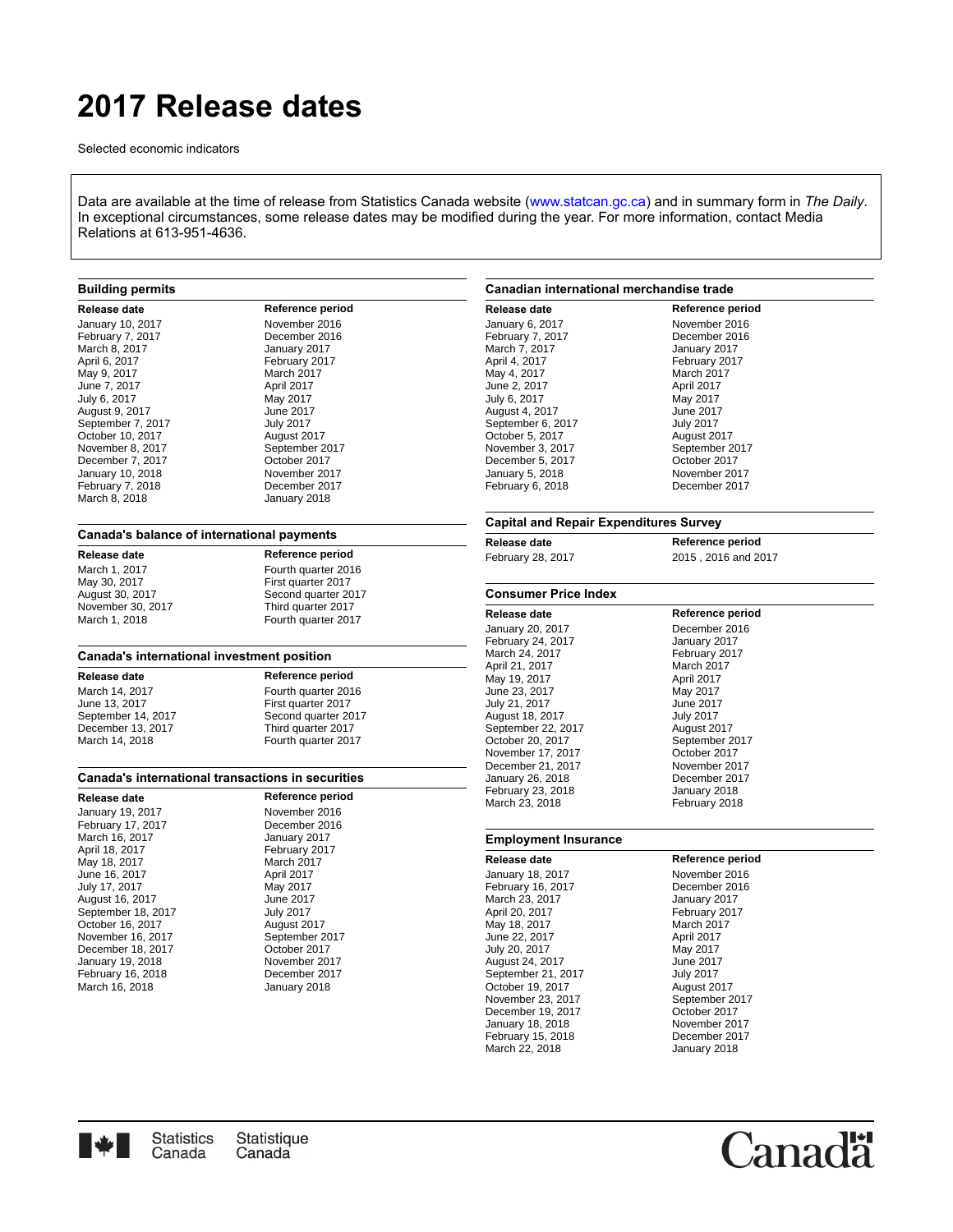### **Farm income**

May 24, 2017 2016 November 24, 2017 2016

**Release date Reference period**

#### **Gross domestic product by industry**

| Release date       | Reference period |
|--------------------|------------------|
| January 31, 2017   | November 2016    |
| March 2, 2017      | December 2016    |
| March 31, 2017     | January 2017     |
| April 28, 2017     | February 2017    |
| May 31, 2017       | March 2017       |
| June 30, 2017      | April 2017       |
| July 28, 2017      | May 2017         |
| August 31, 2017    | June 2017        |
| September 29, 2017 | <b>July 2017</b> |
| October 31, 2017   | August 2017      |
| December 1, 2017   | September 2017   |
| December 22, 2017  | October 2017     |
| January 31, 2018   | November 2017    |
| March 2, 2018      | December 2017    |
| March 29, 2018     | January 2018     |

#### **Gross domestic product, income and expenditure**

**Release date Reference period** May 31, 2017 First quarter 2017<br>August 31, 2017 First quarter 2017

March 2, 2017 Fourth quarter 2016<br>May 31, 2017 First quarter 2017 August 31, 2017 Second quarter 2017<br>
December 1, 2017 Third quarter 2017 December 1, 2017 Third quarter 2017<br>March 2, 2018 Fourth quarter 201 Fourth quarter 2017

Second quarter 2017

Fourth quarter 2017

#### **Industrial capacity utilization rates**

**Release date Reference period** March 9, 2017 Fourth quarter 2016<br>June 9, 2017 First quarter 2017 June 9, 2017 First quarter 2017<br>September 8. 2017 Second quarter 20 December 8, 2017 Third quarter 2017<br>March 9, 2018 Fourth quarter 201

# **Industrial product and raw materials price indexes**

**Release date Reference period** January 5, 2017 November 2016 January 31, 2017<br>
February 28, 2017 January 2017 February 28, 2017 January 2017 March 30, 2017 February 20<br>
April 28, 2017 March 2017 April 28, 2017 March 2017 May 30, 2017 June 30, 2017 May 2017 July 31, 2017 June 2017 August 29, 2017<br>
September 29, 2017<br>
August 2017 September 29, 2017<br>
October 31, 2017<br>
September 2017 October 31, 2017<br>
November 28, 2017<br>
October 2017 November 28, 2017 January 4, 2018 November 2017 January 31, 2018<br>Tebruary 28, 2018 **December 2018** February 28, 2018 March 29, 2018 February 2018

# **Investment in non-residential building construction**

**Release date Reference period** April 18, 2017 First quarter 2017<br>
July 17, 2017 Second quarter 20 October 16, 2017 Third quarter 2017<br>January 16, 2018 Tourth quarter 201

January 17, 2017 Fourth quarter 2016 July 17, 2017 Second quarter 2017 Fourth quarter 2017

## **Labour Force Survey**

**Release date Reference period** January 6, 2017 December 2016 February 10, 2017 January 2017 March 10, 2017 **February 2017** April 7, 2017 March 2017 May 5, 2017 **April 2017** June 9, 2017 May 2017 July 7, 2017 August 4, 2017 July 2017 September 8, 2017<br>October 6, 2017 November 3, 2017<br>
December 1, 2017<br>
November 2017 December 1, 2017 November 2017 January 5, 2018 December 2017 February 9, 2018<br>March 9, 2018

#### **Labour productivity, hourly compensation and unit labour cost**

**Release date Reference period** September 6, 2017<br>December 6, 2017

March 8, 2017 **Fourth quarter 2016**<br>
June 2, 2017 **First quarter 2017** First quarter 2017<br>Second quarter 2017 December 6, 2017 Third quarter 2017<br>March 7, 2018 Third Tourth quarter 2017 Fourth quarter 2017

September 2017

February 2018

#### **Model-based principal field crop estimates**

**Release date Reference period**

September 19, 2017 2017

#### **Monthly Survey of Manufacturing**

**Release date Reference period** January 19, 2017 November 2016 February 15, 2017 December 2016 March 17, 2017<br>April 13, 2017 May 17, 2017 March 2017 June 15, 2017 April 2017 July 19, 2017 August 17, 2017 June 2017 September 19, 2017 July 2017 October 18, 2017 November 16, 2017 September 2017 December 15, 2017 October 2017 January 19, 2018 February 16, 2018 December 2017 March 16, 2018 January 2018

February 2017

### **National balance sheet and financial flow accounts**

**Release date Reference period** December 14, 2017 Third quarter 2017

March 15, 2017 **Fourth quarter 2016**<br>
June 14, 2017 **First quarter 2017** June 14, 2017<br>
September 15, 2017<br>
Second quarter 20 Second quarter 2017 Fourth quarter 2017

### **National tourism indicators**

**Release date Reference period** January 5, 2017 Third quarter 2016 January 10, 2018 Third quarter 2017

March 30, 2017 **Fourth quarter 2016**<br>
June 29, 2017 **First quarter 2017** First quarter 2017 September 28, 2017 Second quarter 2017<br>January 10, 2018 **Second Guarter 2017** Fourth quarter 2017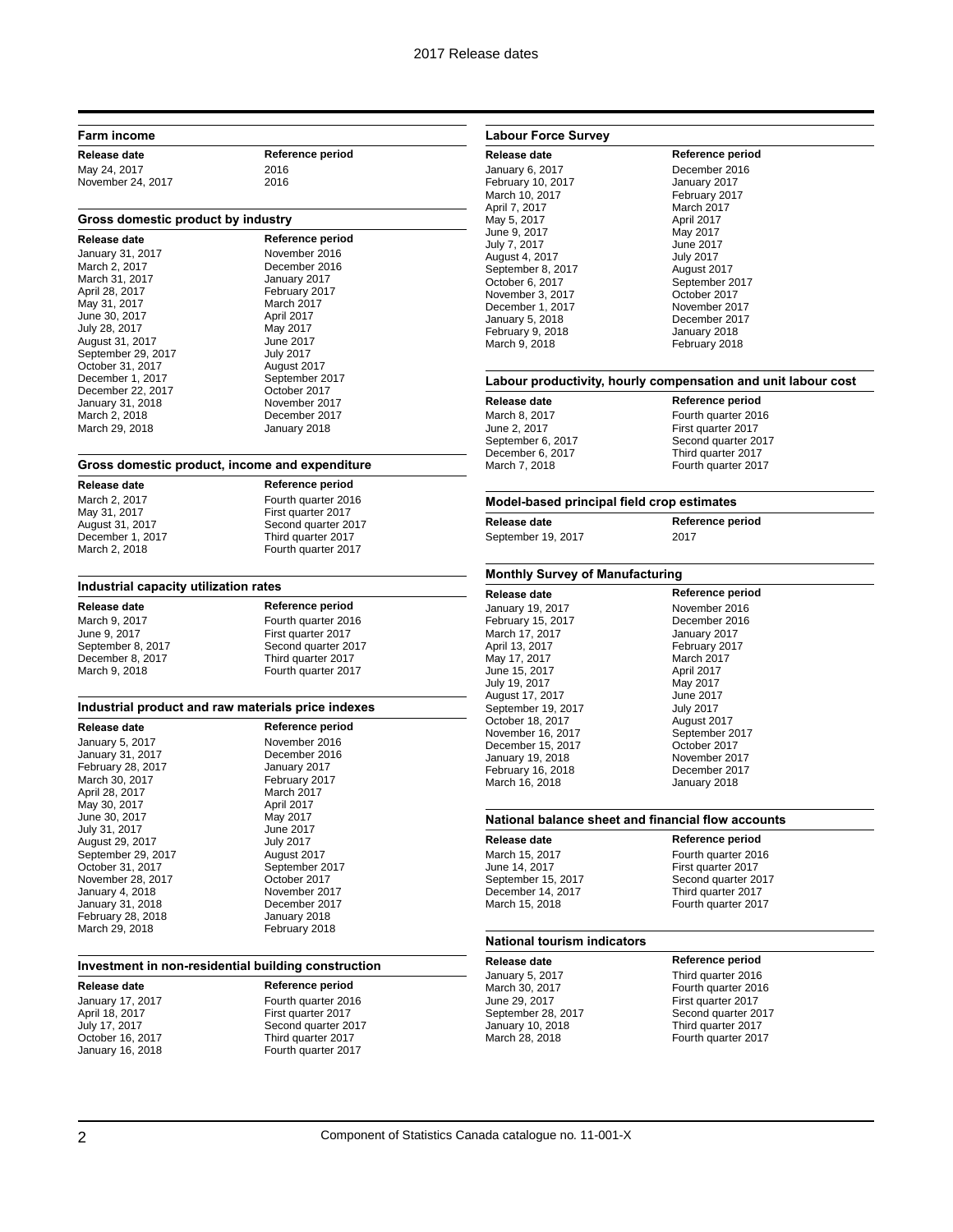## **New Housing Price Index**

#### January 12, 2017 February 9, 2017 December 2016 March 9, 2017 January 2017 April 13, 2017 February 2017 May 11, 2017 March 2017 June 8, 2017<br>
July 13, 2017<br>
May 2017 July 13, 2017 August 10, 2017 June 2017 September 14, 2017 July 2017 October 12, 2017<br>November 9, 2017 **August 2017**<br>September 2017 November 9, 2017 September 20<br>December 14, 2017 Cotober 2017 December 14, 2017<br>
January 11, 2018<br>
November 2017 January 11, 2018<br>
February 8, 2018 **November 2017** February 8, 2018 December 2017 March 8, 2018

**Release date Reference period**<br> **Anuary 12. 2017 Reference period**<br> **Reference 2016** 

#### **Payroll employment, earnings and hours**

**Release date Reference period** January 26, 2017<br>
February 23, 2017 **November 2016** February 23, 2017<br>March 31, 2017 April 27, 2017<br>
May 25, 2017<br>
June 29, 2017<br>
March 2017<br>
April 2017 June 29, 2017 July 27, 2017 May 2017 August 30, 2017<br>
September 28, 2017<br>
July 2017 September 28, 2017 October 26, 2017<br>
November 30, 2017<br>
September 2017 November 30, 2017<br>
December 20, 2017<br>
October 2017 December 20, 2017 January 25, 2018 November 2017 February 23, 2018<br>March 28, 2018 **December 2018** 

January 2017 February 2017<br>March 2017 January 2018

#### **Principal field crop areas**

**Release date Reference period** June 29, 2017

# April 21, 2017<br>
June 29, 2017<br>
Uune 2017

#### **Production of principal field crops**

August 31, 2017<br>
December 6, 2017<br>
December 6, 2017 December 6, 2017

**Release date Reference period**<br> **August 31, 2017 CONS** 

#### **Quarterly financial statistics for enterprises**

**Release date Reference period** February 23, 2017<br>May 25, 2017 First quarter 2017 May 25, 2017 First quarter 2017<br>August 24, 2017 First quarter 20 November 24, 2017<br>February 22, 2018

# Second quarter 2017<br>Third quarter 2017 Fourth quarter 2017

## **Retail trade**

**Release date Reference period**<br>
January 20. 2017 **Movember 2016** January 20, 2017 February 22, 2017 December 2016 March 21, 2017 January 2017 April 26, 2017 February 2017 May 19, 2017 March 2017 June 22, 2017 April 2017 July 21, 2017 August 22, 2017 June 2017 September 22, 2017 July 2017 October 20, 2017 November 23, 2017<br>
December 21, 2017<br>
October 2017 December 21, 2017 October 2017 January 25, 2018 November 2017 February 22, 2018 December 2017 March 23, 2018

#### **Stocks of principal field crops**

**Release date Reference period** February 3, 2017 **December 31, 2016**<br>May 5, 2017 **March 31, 2017** September 6, 2017 February 5, 2018 December 31, 2017

March 31, 2017<br>July 31, 2017

#### **Travel between Canada and other countries**

**Release date Reference period** January 19, 2017 November 2016 February 21, 2017 December 2016 March 20, 2017<br>April 20, 2017 May 18, 2017 March 2017 June 20, 2017<br>
July 20, 2017<br>
May 2017 July 20, 2017 August 18, 2017 June 2017 September 20, 2017<br>
October 19, 2017<br>
August 2017 October 19, 2017<br>
November 21, 2017<br>
September 2017 November 21, 2017 September 2017 December 19, 2017 October 2017 January 19, 2018 March 21, 2018

February 2017<br>March 2017 February 20, 2018 December 2017

## **Wholesale trade**

January 23, 2017 November 2016 February 20, 2017 December 2016 March 20, 2017 April 24, 2017 February 2017 May 23, 2017 March 2017 June 20, 2017<br>
July 24, 2017<br>
May 2017 July 24, 2017 May 2017 August 21, 2017<br>
September 21, 2017<br>
July 2017 September 21, 2017 July 2017 October 23, 2017<br>
November 21, 2017<br>
November 21, 2017 November 21, 2017<br>
December 20, 2017<br>
October 2017 December 20, 2017 January 22, 2018 November 2017 February 20, 2018<br>March 20, 2018 **December 2018** March 20, 2018

**Release date Reference period**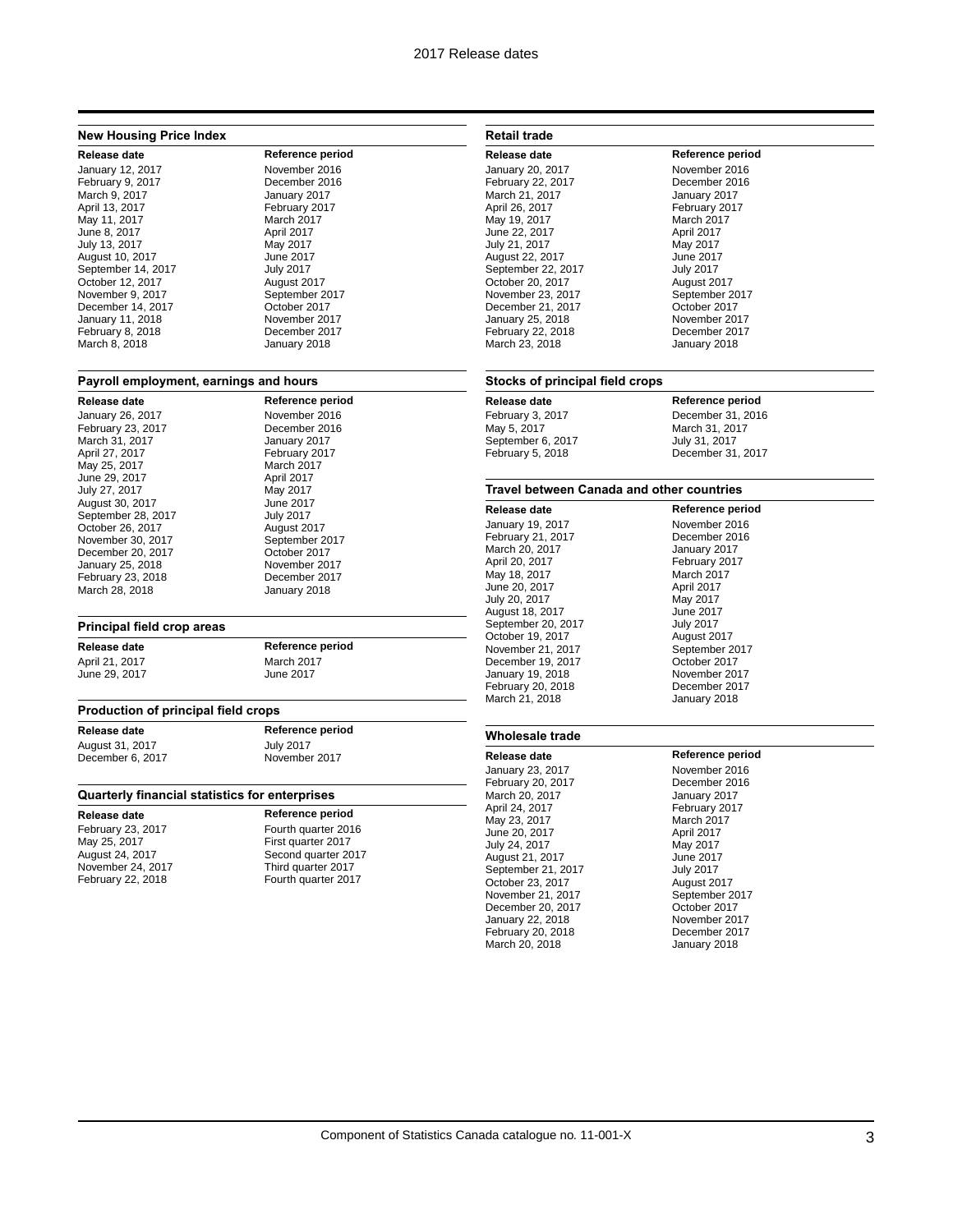**March 2017**

# **2017 Release dates**

## **January 2017**

| <b>Release Title</b><br>date |                                                        | Reference period    |
|------------------------------|--------------------------------------------------------|---------------------|
| 5                            | Industrial product and raw materials price<br>indexes  | November 2016       |
| 5                            | National tourism indicators                            | Third quarter 2016  |
| 6                            | Canadian international merchandise trade               | November 2016       |
| 6                            | Labour Force Survey                                    | December 2016       |
| 10                           | <b>Building permits</b>                                | November 2016       |
| 12                           | New Housing Price Index                                | November 2016       |
| 17                           | Investment in non-residential building<br>construction | Fourth quarter 2016 |
| 18                           | <b>Employment Insurance</b>                            | November 2016       |
| 19                           | Canada's international transactions in<br>securities   | November 2016       |
| 19                           | Monthly Survey of Manufacturing                        | November 2016       |
| 19                           | Travel between Canada and other countries              | November 2016       |
| 20                           | Consumer Price Index                                   | December 2016       |
| 20                           | Retail trade                                           | November 2016       |
| 23                           | Wholesale trade                                        | November 2016       |
| 26                           | Payroll employment, earnings and hours                 | November 2016       |
| 31                           | Gross domestic product by industry                     | November 2016       |
| 31                           | Industrial product and raw materials price<br>indexes  | December 2016       |

# **February 2017**

| <b>Release Title</b><br>date |                                                       | Reference period    |
|------------------------------|-------------------------------------------------------|---------------------|
| 3                            | Stocks of principal field crops                       | December 31, 2016   |
| 7                            | <b>Building permits</b>                               | December 2016       |
| 7                            | Canadian international merchandise trade              | December 2016       |
| 9                            | New Housing Price Index                               | December 2016       |
| 10                           | Labour Force Survey                                   | January 2017        |
| 15                           | Monthly Survey of Manufacturing                       | December 2016       |
| 16                           | <b>Employment Insurance</b>                           | December 2016       |
| 17                           | Canada's international transactions in<br>securities  | December 2016       |
| 20                           | Wholesale trade                                       | December 2016       |
| 21                           | Travel between Canada and other countries             | December 2016       |
| 22                           | Retail trade                                          | December 2016       |
| 23                           | Payroll employment, earnings and hours                | December 2016       |
| 23                           | Quarterly financial statistics for enterprises        | Fourth quarter 2016 |
| 24                           | Consumer Price Index                                  | January 2017        |
| 28                           | Capital and Repair Expenditures Survey                | 2015, 2016 and 2017 |
| 28                           | Industrial product and raw materials price<br>indexes | January 2017        |

| <b>Release Title</b><br>date |                                                                  | Reference period    |
|------------------------------|------------------------------------------------------------------|---------------------|
| 1                            | Canada's balance of international payments                       | Fourth quarter 2016 |
| 2                            | Gross domestic product by industry                               | December 2016       |
| $\overline{2}$               | Gross domestic product, income and<br>expenditure                | Fourth quarter 2016 |
| 7                            | Canadian international merchandise trade                         | January 2017        |
| 8                            | <b>Building permits</b>                                          | January 2017        |
| 8                            | Labour productivity, hourly compensation and<br>unit labour cost | Fourth quarter 2016 |
| 9                            | Industrial capacity utilization rates                            | Fourth quarter 2016 |
| 9                            | New Housing Price Index                                          | January 2017        |
| 10                           | Labour Force Survey                                              | February 2017       |
| 14                           | Canada's international investment position                       | Fourth quarter 2016 |
| 15                           | National balance sheet and financial flow<br>accounts            | Fourth quarter 2016 |
| 16                           | Canada's international transactions in<br>securities             | January 2017        |
| 17                           | Monthly Survey of Manufacturing                                  | January 2017        |
| 20                           | Travel between Canada and other countries                        | January 2017        |
| 20                           | Wholesale trade                                                  | January 2017        |
| 21                           | Retail trade                                                     | January 2017        |
| 23                           | <b>Employment Insurance</b>                                      | January 2017        |
| 24                           | Consumer Price Index                                             | February 2017       |
| 30                           | Industrial product and raw materials price<br>indexes            | February 2017       |
| 30                           | National tourism indicators                                      | Fourth quarter 2016 |
| 31                           | Gross domestic product by industry                               | January 2017        |
| 31                           | Payroll employment, earnings and hours                           | January 2017        |

## **April 2017**

| Release Title<br>date |                                                        | Reference period   |
|-----------------------|--------------------------------------------------------|--------------------|
| 4                     | Canadian international merchandise trade               | February 2017      |
| 6                     | <b>Building permits</b>                                | February 2017      |
| 7                     | Labour Force Survey                                    | March 2017         |
| 13                    | Monthly Survey of Manufacturing                        | February 2017      |
| 13                    | New Housing Price Index                                | February 2017      |
| 18                    | Canada's international transactions in<br>securities   | February 2017      |
| 18                    | Investment in non-residential building<br>construction | First quarter 2017 |
| 20                    | <b>Employment Insurance</b>                            | February 2017      |
| 20                    | Travel between Canada and other countries              | February 2017      |
| 21                    | <b>Consumer Price Index</b>                            | March 2017         |
| 21                    | Principal field crop areas                             | March 2017         |
| 24                    | Wholesale trade                                        | February 2017      |
| 26                    | Retail trade                                           | February 2017      |
| 27                    | Payroll employment, earnings and hours                 | February 2017      |
| 28                    | Gross domestic product by industry                     | February 2017      |
| 28                    | Industrial product and raw materials price<br>indexes  | March 2017         |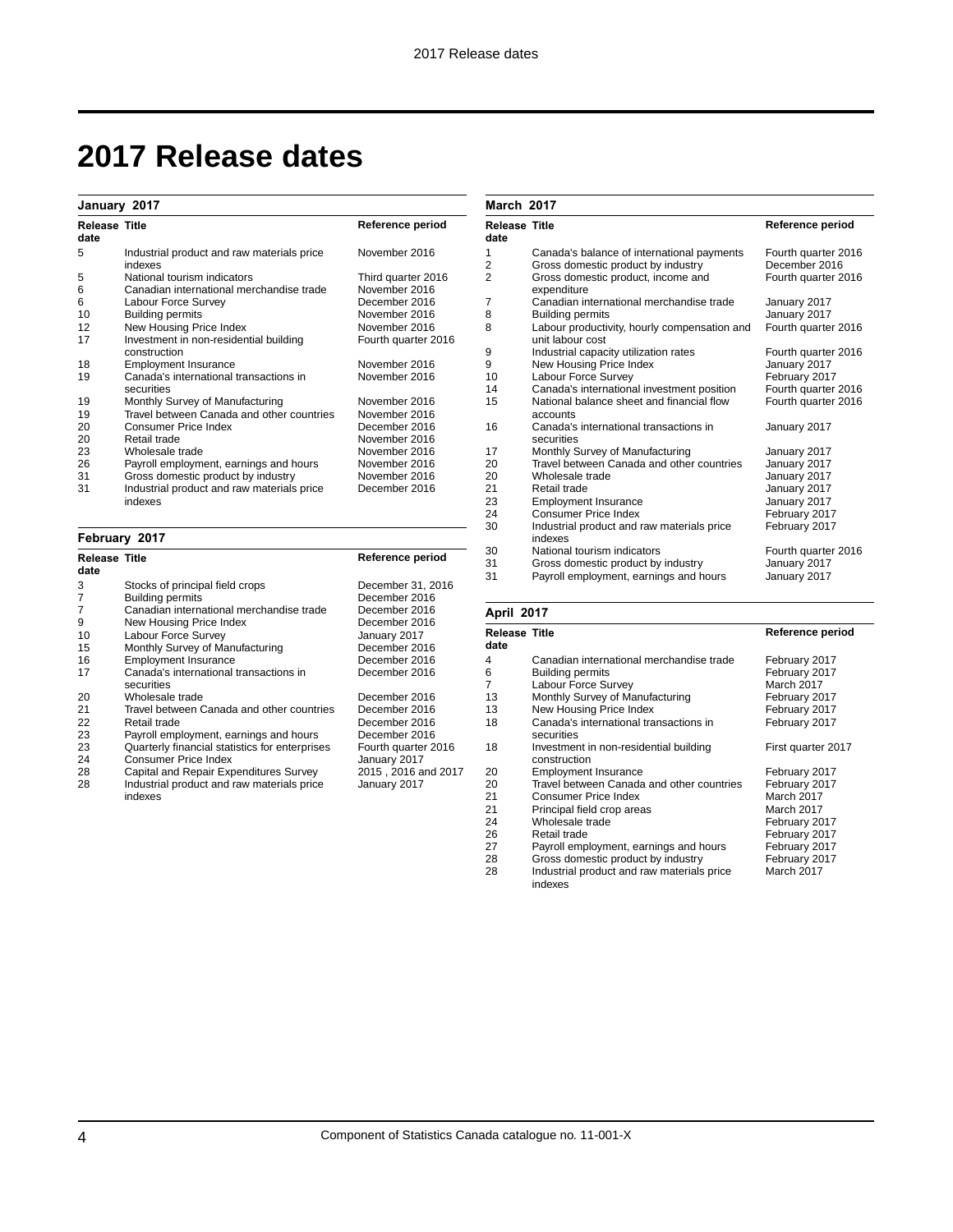| May 2017                     |                                                       |                    |
|------------------------------|-------------------------------------------------------|--------------------|
| <b>Release Title</b><br>date |                                                       | Reference period   |
| 4                            | Canadian international merchandise trade              | March 2017         |
| 5                            | Labour Force Survey                                   | April 2017         |
| 5                            | Stocks of principal field crops                       | March 31, 2017     |
| 9                            | <b>Building permits</b>                               | March 2017         |
| 11                           | New Housing Price Index                               | March 2017         |
| 17                           | Monthly Survey of Manufacturing                       | March 2017         |
| 18                           | Canada's international transactions in<br>securities  | March 2017         |
| 18                           | <b>Employment Insurance</b>                           | March 2017         |
| 18                           | Travel between Canada and other countries             | March 2017         |
| 19                           | Consumer Price Index                                  | April 2017         |
| 19                           | Retail trade                                          | March 2017         |
| 23                           | Wholesale trade                                       | March 2017         |
| 24                           | Farm income                                           | 2016               |
| 25                           | Payroll employment, earnings and hours                | March 2017         |
| 25                           | Quarterly financial statistics for enterprises        | First quarter 2017 |
| 30                           | Canada's balance of international payments            | First quarter 2017 |
| 30                           | Industrial product and raw materials price<br>indexes | April 2017         |
| 31                           | Gross domestic product by industry                    | March 2017         |
| 31                           | Gross domestic product, income and<br>expenditure     | First quarter 2017 |

| June 2017                    |                                                                  |                    |
|------------------------------|------------------------------------------------------------------|--------------------|
| <b>Release Title</b><br>date |                                                                  | Reference period   |
| 2                            | Canadian international merchandise trade                         | April 2017         |
| 2                            | Labour productivity, hourly compensation and<br>unit labour cost | First quarter 2017 |
| 7                            | <b>Building permits</b>                                          | April 2017         |
| 8                            | New Housing Price Index                                          | April 2017         |
| 9                            | Industrial capacity utilization rates                            | First quarter 2017 |
| 9                            | Labour Force Survey                                              | May 2017           |
| 13                           | Canada's international investment position                       | First quarter 2017 |
| 14                           | National balance sheet and financial flow<br>accounts            | First quarter 2017 |
| 15                           | Monthly Survey of Manufacturing                                  | April 2017         |
| 16                           | Canada's international transactions in<br>securities             | April 2017         |
| 20                           | Travel between Canada and other countries                        | April 2017         |
| 20                           | Wholesale trade                                                  | April 2017         |
| 22                           | <b>Employment Insurance</b>                                      | April 2017         |
| 22                           | Retail trade                                                     | April 2017         |
| 23                           | Consumer Price Index                                             | May 2017           |
| 29                           | National tourism indicators                                      | First quarter 2017 |
| 29                           | Payroll employment, earnings and hours                           | April 2017         |
| 29                           | Principal field crop areas                                       | <b>June 2017</b>   |
| 30                           | Gross domestic product by industry                               | April 2017         |
| 30                           | Industrial product and raw materials price<br>indexes            | May 2017           |

| <b>July 2017</b>             |                                                        |                     |
|------------------------------|--------------------------------------------------------|---------------------|
| <b>Release Title</b><br>date |                                                        | Reference period    |
| 6                            | <b>Building permits</b>                                | May 2017            |
| 6                            | Canadian international merchandise trade               | May 2017            |
| 7                            | Labour Force Survey                                    | June 2017           |
| 13                           | New Housing Price Index                                | May 2017            |
| 17                           | Canada's international transactions in<br>securities   | May 2017            |
| 17                           | Investment in non-residential building<br>construction | Second quarter 2017 |
| 19                           | Monthly Survey of Manufacturing                        | May 2017            |
| 20                           | <b>Employment Insurance</b>                            | May 2017            |
| 20                           | Travel between Canada and other countries              | May 2017            |
| 21                           | Consumer Price Index                                   | June 2017           |
| 21                           | Retail trade                                           | May 2017            |
| 24                           | Wholesale trade                                        | May 2017            |
| 27                           | Payroll employment, earnings and hours                 | May 2017            |
| 28                           | Gross domestic product by industry                     | May 2017            |
| 31                           | Industrial product and raw materials price<br>indexes  | June 2017           |

# **August 2017**

| Release Title<br>date |                                                       | Reference period    |
|-----------------------|-------------------------------------------------------|---------------------|
| 4                     | Canadian international merchandise trade              | June 2017           |
| 4                     | Labour Force Survey                                   | <b>July 2017</b>    |
| 9                     | <b>Building permits</b>                               | June 2017           |
| 10                    | New Housing Price Index                               | June 2017           |
| 16                    | Canada's international transactions in<br>securities  | June 2017           |
| 17                    | Monthly Survey of Manufacturing                       | June 2017           |
| 18                    | Consumer Price Index                                  | <b>July 2017</b>    |
| 18                    | Travel between Canada and other countries             | June 2017           |
| 21                    | Wholesale trade                                       | June 2017           |
| 22                    | Retail trade                                          | June 2017           |
| 24                    | <b>Employment Insurance</b>                           | June 2017           |
| 24                    | Quarterly financial statistics for enterprises        | Second quarter 2017 |
| 29                    | Industrial product and raw materials price<br>indexes | <b>July 2017</b>    |
| 30                    | Canada's balance of international payments            | Second quarter 2017 |
| 30                    | Payroll employment, earnings and hours                | June 2017           |
| 31                    | Gross domestic product by industry                    | June 2017           |
| 31                    | Gross domestic product, income and<br>expenditure     | Second quarter 2017 |
| 31                    | Production of principal field crops                   | <b>July 2017</b>    |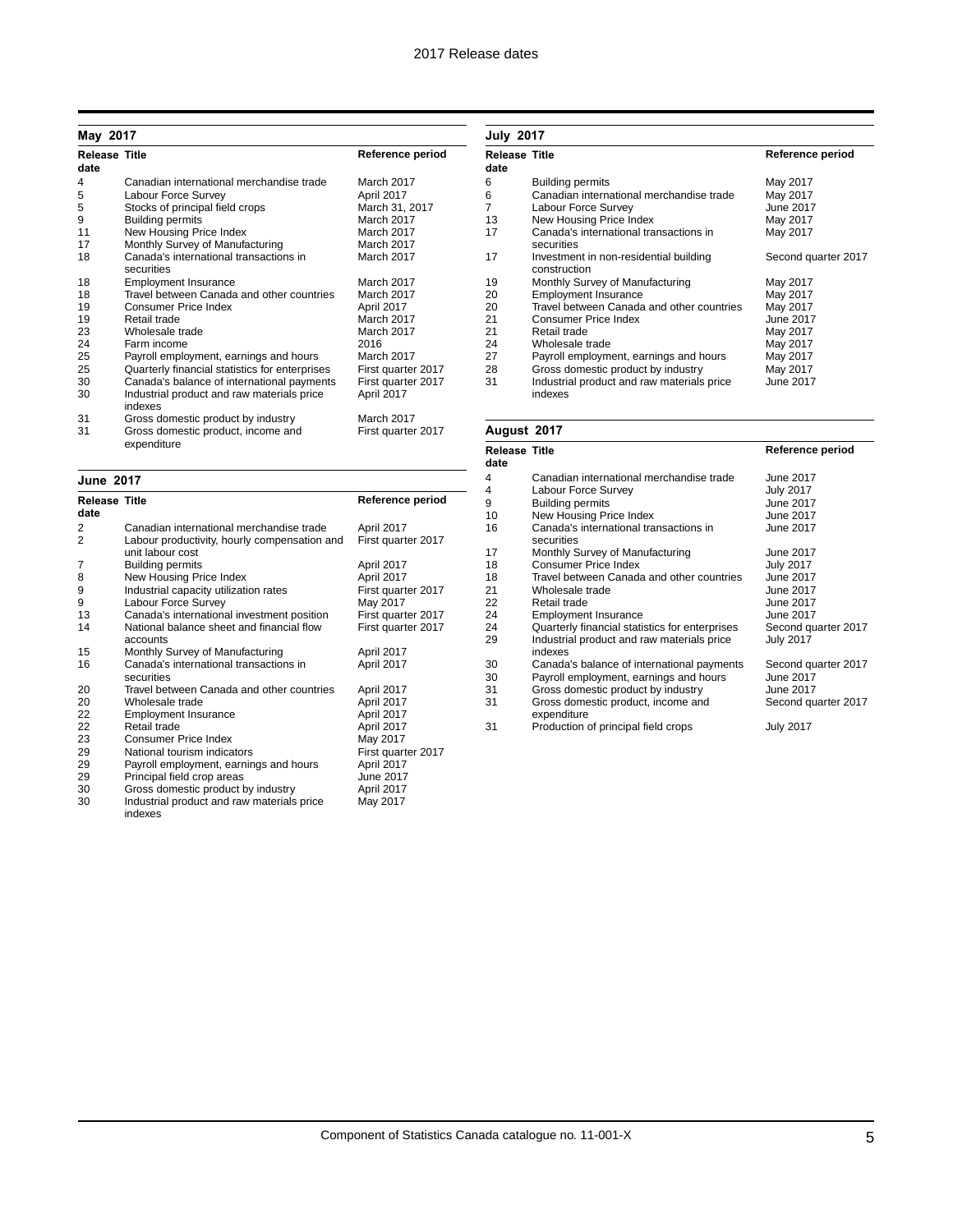# **September 2017**

| <b>Release Title</b><br>date |                                                                  | Reference period    |
|------------------------------|------------------------------------------------------------------|---------------------|
| 6                            | Canadian international merchandise trade                         | <b>July 2017</b>    |
| 6                            | Labour productivity, hourly compensation and<br>unit labour cost | Second quarter 2017 |
| 6                            | Stocks of principal field crops                                  | July 31, 2017       |
| 7                            | <b>Building permits</b>                                          | <b>July 2017</b>    |
| 8                            | Industrial capacity utilization rates                            | Second quarter 2017 |
| 8                            | Labour Force Survey                                              | August 2017         |
| 14                           | Canada's international investment position                       | Second quarter 2017 |
| 14                           | New Housing Price Index                                          | <b>July 2017</b>    |
| 15                           | National balance sheet and financial flow<br>accounts            | Second quarter 2017 |
| 18                           | Canada's international transactions in<br>securities             | <b>July 2017</b>    |
| 19                           | Model-based principal field crop estimates                       | 2017                |
| 19                           | Monthly Survey of Manufacturing                                  | <b>July 2017</b>    |
| 20                           | Travel between Canada and other countries                        | <b>July 2017</b>    |
| 21                           | <b>Employment Insurance</b>                                      | <b>July 2017</b>    |
| 21                           | Wholesale trade                                                  | <b>July 2017</b>    |
| 22                           | Consumer Price Index                                             | August 2017         |
| 22                           | Retail trade                                                     | <b>July 2017</b>    |
| 28                           | National tourism indicators                                      | Second quarter 2017 |
| 28                           | Payroll employment, earnings and hours                           | <b>July 2017</b>    |
| 29                           | Gross domestic product by industry                               | <b>July 2017</b>    |
| 29                           | Industrial product and raw materials price<br>indexes            | August 2017         |

| October 2017                 |                                                        |                    |
|------------------------------|--------------------------------------------------------|--------------------|
| <b>Release Title</b><br>date |                                                        | Reference period   |
| 5                            | Canadian international merchandise trade               | August 2017        |
| 6                            | Labour Force Survey                                    | September 2017     |
| 10                           | <b>Building permits</b>                                | August 2017        |
| 12                           | New Housing Price Index                                | August 2017        |
| 16                           | Canada's international transactions in<br>securities   | August 2017        |
| 16                           | Investment in non-residential building<br>construction | Third quarter 2017 |
| 18                           | Monthly Survey of Manufacturing                        | August 2017        |
| 19                           | <b>Employment Insurance</b>                            | August 2017        |
| 19                           | Travel between Canada and other countries              | August 2017        |
| 20                           | Consumer Price Index                                   | September 2017     |
| 20                           | Retail trade                                           | August 2017        |
| 23                           | Wholesale trade                                        | August 2017        |
| 26                           | Payroll employment, earnings and hours                 | August 2017        |
| 31                           | Gross domestic product by industry                     | August 2017        |
| 31                           | Industrial product and raw materials price<br>indexes  | September 2017     |

**November 2017**

| Release Title |                                                       | Reference period   |
|---------------|-------------------------------------------------------|--------------------|
| date          |                                                       |                    |
| 3             | Canadian international merchandise trade              | September 2017     |
| 3             | Labour Force Survey                                   | October 2017       |
| 8             | <b>Building permits</b>                               | September 2017     |
| 9             | New Housing Price Index                               | September 2017     |
| 16            | Canada's international transactions in<br>securities  | September 2017     |
| 16            | Monthly Survey of Manufacturing                       | September 2017     |
| 17            | Consumer Price Index                                  | October 2017       |
| 21            | Travel between Canada and other countries             | September 2017     |
| 21            | Wholesale trade                                       | September 2017     |
| 23            | <b>Employment Insurance</b>                           | September 2017     |
| 23            | Retail trade                                          | September 2017     |
| 24            | Farm income                                           | 2016               |
| 24            | Quarterly financial statistics for enterprises        | Third quarter 2017 |
| 28            | Industrial product and raw materials price<br>indexes | October 2017       |
| 30            | Canada's balance of international payments            | Third quarter 2017 |
| 30            | Payroll employment, earnings and hours                | September 2017     |

## **December 2017**

| <b>Release Title</b><br>date |                                                                  | Reference period   |
|------------------------------|------------------------------------------------------------------|--------------------|
| 1                            | Gross domestic product by industry                               | September 2017     |
| 1                            | Gross domestic product, income and<br>expenditure                | Third quarter 2017 |
| 1                            | Labour Force Survey                                              | November 2017      |
| 5                            | Canadian international merchandise trade                         | October 2017       |
| 6                            | Labour productivity, hourly compensation and<br>unit labour cost | Third quarter 2017 |
| 6                            | Production of principal field crops                              | November 2017      |
| 7                            | <b>Building permits</b>                                          | October 2017       |
| 8                            | Industrial capacity utilization rates                            | Third quarter 2017 |
| 13                           | Canada's international investment position                       | Third quarter 2017 |
| 14                           | National balance sheet and financial flow<br>accounts            | Third quarter 2017 |
| 14                           | New Housing Price Index                                          | October 2017       |
| 15                           | Monthly Survey of Manufacturing                                  | October 2017       |
| 18                           | Canada's international transactions in<br>securities             | October 2017       |
| 19                           | <b>Employment Insurance</b>                                      | October 2017       |
| 19                           | Travel between Canada and other countries                        | October 2017       |
| 20                           | Payroll employment, earnings and hours                           | October 2017       |
| 20                           | Wholesale trade                                                  | October 2017       |
| 21                           | <b>Consumer Price Index</b>                                      | November 2017      |
| 21                           | Retail trade                                                     | October 2017       |
| 22                           | Gross domestic product by industry                               | October 2017       |